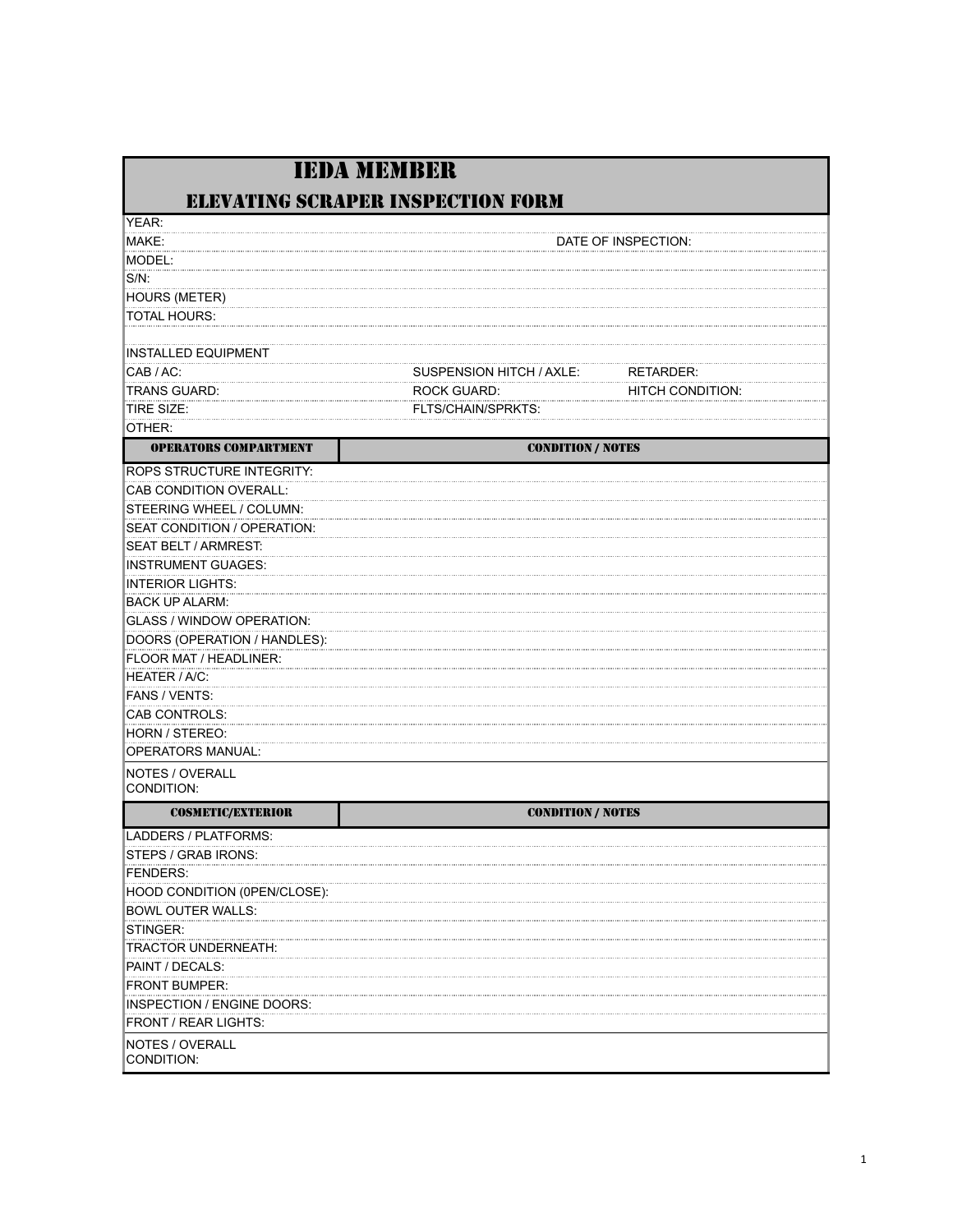| <b>STRUCTURAL</b>               | <b>CONDITION / NOTES</b> |
|---------------------------------|--------------------------|
| <b>STRUCTURAL DAMAGE:</b>       |                          |
| TRACTOR FRAME CRACKS / REPAIRS: |                          |
| STEERING CYLINDER PINS:         |                          |
| <b>HITCH CRACKS / REPAIRS:</b>  |                          |
| VERTICAL / HORIZONTAL PINS:     |                          |
| <b>STEERING ASSEMBLY:</b>       |                          |
| DRAFT ARMS / TRUNNIONS:         |                          |
| DRAFT TUBE CRACKS / REPAIRS:    |                          |
| <b>STINGER STRUCTURE:</b>       |                          |
| EJECTOR PINS / ASSEMBLY:        |                          |
| NOTES / OVERALL<br>CONDITION:   |                          |
| <b>BOWL</b>                     | <b>CONDITION / NOTES</b> |
| BOWL OVERALL CONDITION:         |                          |
| ELEVATOR FRAME:                 |                          |
| <b>LEADING EDGE:</b>            |                          |
| <b>CUTTING EDGE:</b>            |                          |
| STATIONARY / MOVING FLOOR:      |                          |
| <b>FLOOR ROLLERS:</b>           |                          |
| <b>EJECTOR ROLLERS:</b>         |                          |
| POCKETS / SIDE BITS:            |                          |
| <b>WALLS:</b>                   |                          |
| EJECTOR FRAME / FACE:           |                          |
| SPEED REDUCER / PIN:            |                          |
| <b>FLIGHTS:</b>                 |                          |
| <b>IDLERS:</b>                  |                          |
| <b>ROLLERS:</b>                 |                          |
| CHAINS:                         |                          |
| SPROCKETS:                      |                          |
| NOTES / OVERALL<br>CONDITION:   |                          |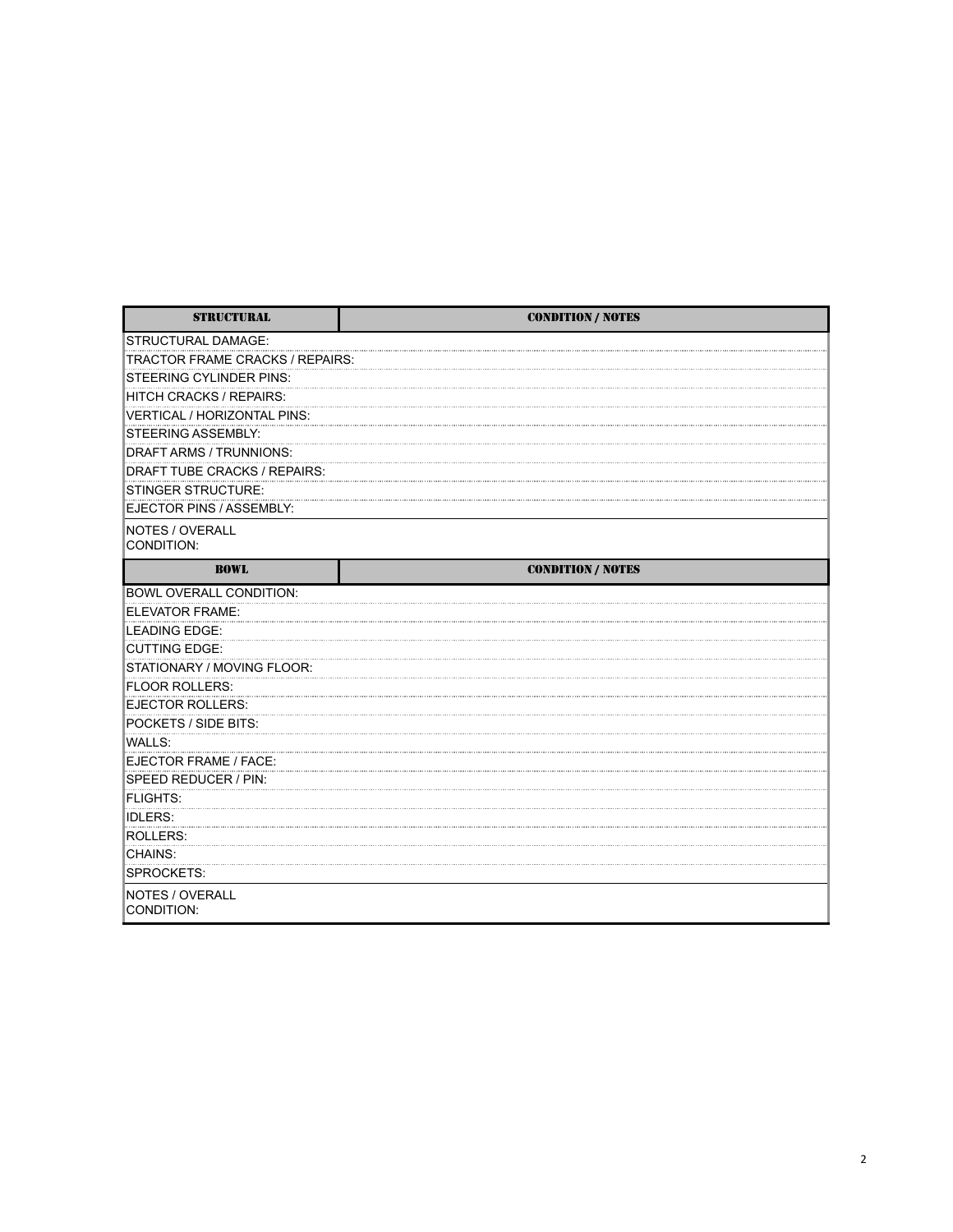| <b>POWERTRAIN</b>                      | <b>CONDITION / NOTES</b> |
|----------------------------------------|--------------------------|
| <b>ENGINE MAKE/MODEL:</b>              |                          |
| EPA TIER:                              |                          |
| <b>ENGINE SN:</b>                      |                          |
| SMOKE/BLOW BY:                         |                          |
| <b>ENGINE OIL LEVEL CONDITION:</b>     |                          |
| <b>ENGINE OIL LEAKS:</b>               |                          |
| <b>RADIATOR CAP:</b>                   |                          |
| COOLANT LEVEL/CONDITION:               |                          |
| BELTS / HOSES:                         |                          |
| TURBO:                                 |                          |
| EITHER:                                |                          |
| <b>TRANMISSION TYPE:</b>               |                          |
| TRANSMISSION OPERATION (TESTED?):      |                          |
| TRANMISSION OIL / LEAKS:               |                          |
| TRANSMISSION SHIFT CONTROLS / LINKAGE: |                          |
| TORQUE CONVERTOR (TESTED?):            |                          |
| FINAL DRIVES / DRIVELINES:             |                          |
| <b>BRAKES:</b>                         |                          |
| <b>PARK BRAKE:</b>                     |                          |
| <b>DIFFERENTIAL LOCK:</b>              |                          |
| NOTES / OVERALL                        |                          |
| CONDITION:                             |                          |
| <b>TIRES</b>                           |                          |
| Size:                                  |                          |
| L FRONT BRAND / TYPE:                  |                          |
| % REMAINING / CONDITION:               |                          |
| R FRONT BRAND / TYPE:                  |                          |
| % REMAINING / CONDITION:               |                          |
| L REAR BRAND / TYPE:                   |                          |
| % REMAINING / CONDITION:               |                          |
| R REAR BRAND / TYPE:                   |                          |
| % REMAINING / CONDITION:               |                          |
| NOTES / OVERALL                        |                          |
| CONDITION:                             |                          |
| <b>HYDRAULICS</b>                      | <b>CONDITION / NOTES</b> |
| OIL LEVEL:                             |                          |
| <b>PUMP NOISE / LEAKS</b>              |                          |
| tank:                                  |                          |
| ELEVATOR DRIVE MOTOR:                  |                          |
| <b>VALVES:</b>                         |                          |
| STEERING OPERATION:                    |                          |
| STEERING / LIFT CYLINDERS:             |                          |
| EJECTOR CYLINDER:                      |                          |
| LINE / HOSE CONDITION:                 |                          |
| CAB CONTROLS:                          |                          |
| NOTES / OVERALL                        |                          |
| CONDITION:                             |                          |